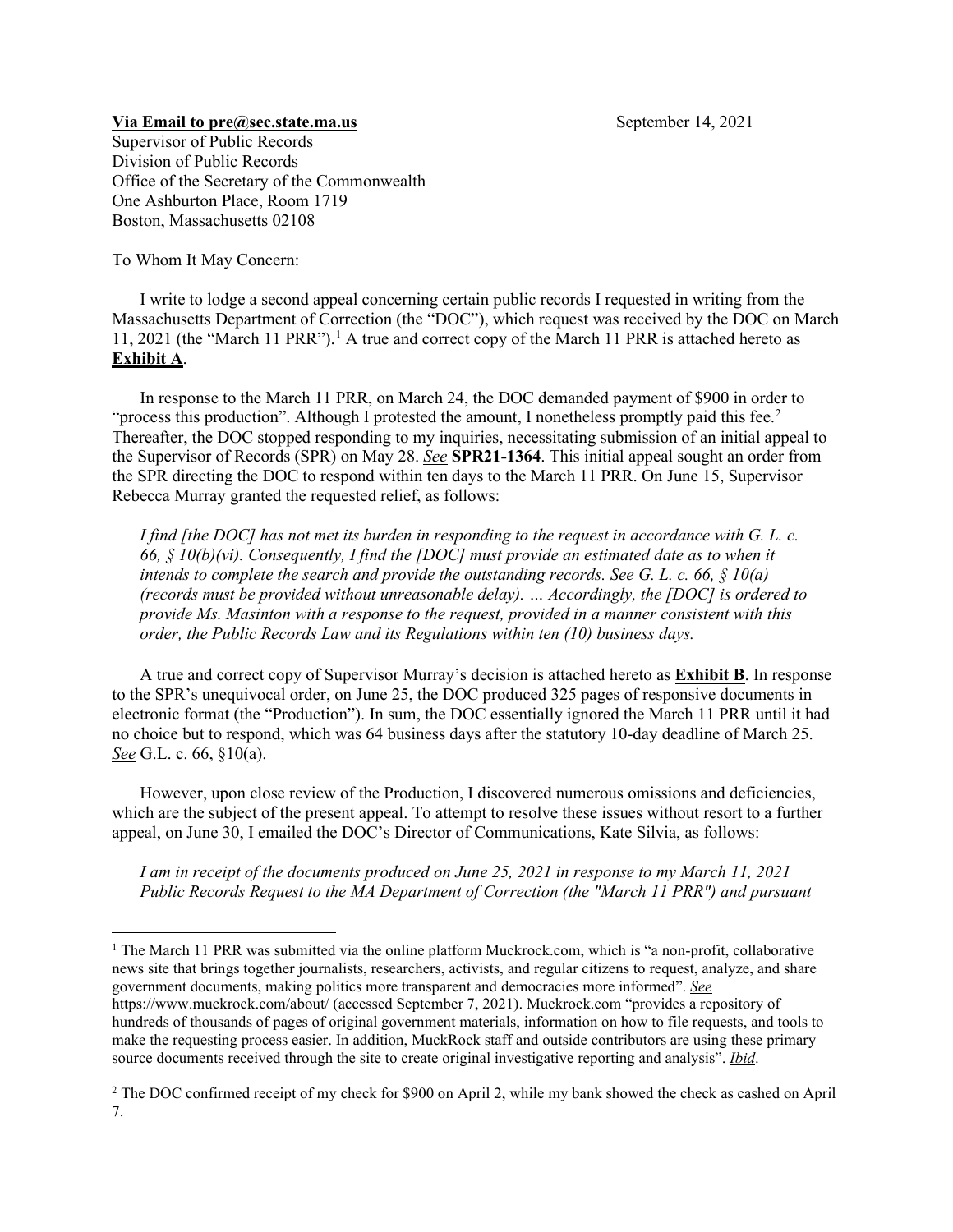*to the MA Supervisor of Records' June 15, 2021 order granting my appeal and directing the DOC to produce responsive documents within 10 business days (see attached June 15 Letter from Supervisor of Records Rebecca S. Murray, Case No. SPR21/1364). However, the June 25th production appears to be incomplete, as the DOC failed to respond to several distinct requests contained in the March 11 PRR. Is it the case that the DOC intends to produce responsive documents on a rolling basis? If so, when can I expect a further production(s) from the DOC? Alternatively, is it the DOC's position that its production is now complete? Your June 25th cover letter was silent on the issue, neither asserting any exemptions from the MA Public Records Law nor noting any documents or categories of documents the DOC intended to withhold (or the alleged basis therefor). At the same time, several sections of the March 11 PRR appear to have been ignored. Before proceeding further with the Supervisor of Records or in Superior Court, I first want to confirm DOC's position (one way or the other) with respect to the documents it produced on June 25th.*

*See 6/30/21 Email from M. Claire Masinton to the MA Department of Correction (Central Office) (MA Department of Correction and MCI-Norfolk Policies and Practices Concerning Non-Legal Video Calls with Inmates Public Records Request* at Muckrock.com, accessed 9/14/21 at [https://www.muckrock.com/foi/massachusetts-1/ma-department-of-correction-and-mci-norfolk-policies-and-practices](https://www.muckrock.com/foi/massachusetts-1/ma-department-of-correction-and-mci-norfolk-policies-and-practices-concerning-non-legal-video-calls-with-inmates-109538/#comm-1115248)[concerning-non-legal-video-calls-with-inmates-109538/#comm-1115248\)](https://www.muckrock.com/foi/massachusetts-1/ma-department-of-correction-and-mci-norfolk-policies-and-practices-concerning-non-legal-video-calls-with-inmates-109538/#comm-1115248).

As of today's date, I have heard no response from the DOC. Accordingly, I am prosecuting the present appeal and will address each of the various omissions and deficiencies in the Production below.

## **1. Failure to Respond to Numerous Requests**

First, in its written response to the March 11 PRR, the DOC did not identify any documents it intended to withhold, nor did it specify any request for which it claimed to have no responsive documents. *See 6/25/21 Letter from Kate Silvia* (attached hereto as **Exhibit C**). Yet at best, the Production responded to no more than 4 of the 15 requests (or 27%) contained in the March 11 PRR.

Specifically, the DOC neither produced responsive documents, nor claimed to not have any, with respect to Requests 1 through 7 and 12 through 15. It appears the DOC simply ignored those requests it did not wish to answer. And, having remained silent for more than six months concerning these unanswered requests, the DOC has waived its right to now claim any exemption as a basis for withholding. As for any requests for which the DOC in fact has no responsive documents, it must affirmatively state as much in writing.<sup>[3](#page-1-0)</sup>

In essentially denying 11 of the 15 Requests, the DOC provided no details concerning any of the records requested, did not explain how it had searched for records or what records it located, and did not specify which records were subject to which exemptions or why. Similarly, concerning these 11 requests, the DOC does not link any record to any particular exemption, nor does it explain why any exemption would support the withholding of any particular record. By failing to provide such details, the DOC has failed to meet its burden to justify its extraordinary withholding.

<span id="page-1-0"></span><sup>&</sup>lt;sup>3</sup> It must also be noted that concerning some of these requests, for the DOC to claim it has no responsive documents would strain credulity. As just one example, Request 2 seeks documentation of all contracts or other agreements between the DOC and any third party, including Securus Technologies, Inc. ("Securus"), concerning the provision of audio and/or video calls at MCI-Norfolk. It is public knowledge that Securus provides telephone and video call services at MCI-Norfolk and other DOC facilities – which means the DOC and Securus have some form of written agreement governing this arrangement.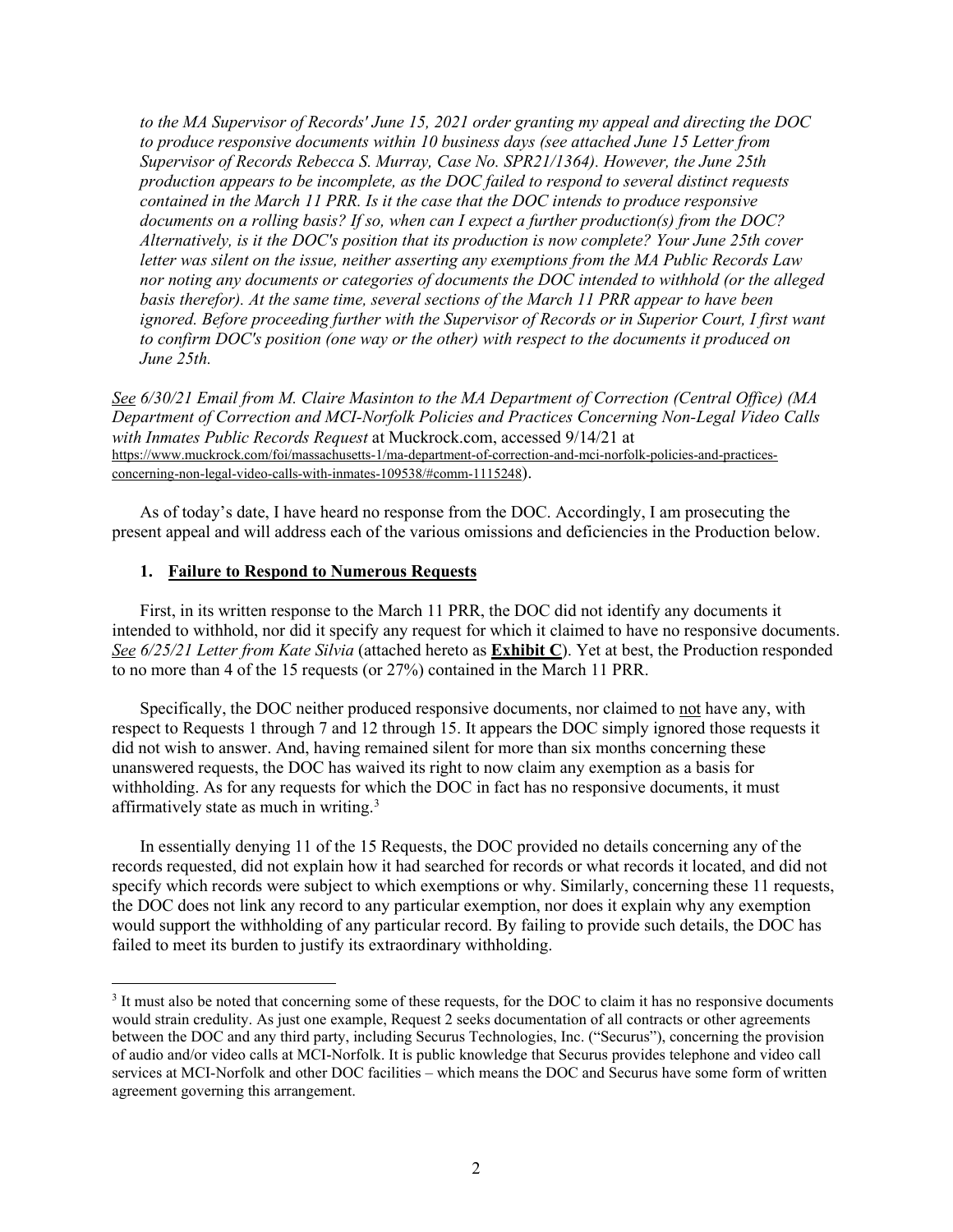The Public Records law is meant to provide the public transparency in the activities of government agencies. There is no question that understanding the way the DOC promulgates, implements, and applies rules affecting the lives of the prisoners in its care – and which rules can lead to the loss of visitation privileges, among other things – is in the public interest. And absent transparency, the DOC will be free to continue making whatever rules it pleases, willy-nilly and after the fact, without providing the underlying documentation that would permit true understanding and accountability. The DOC lacks any basis for withholding the requested information and should be ordered to promptly produce all responsive documents or, if applicable, affirmatively state that it has no responsive information.[4](#page-2-0)

The DOC, as the party appearing to claim exemptions to producing documents under the Public Records law, carries the burden of showing that the records sought are exempt from production. *See* G.L. ch. 66,  $$10A(d)(1)(iv)$ . It has failed to meet that burden and must produce the records requested.

#### **2. Unexplained and Unwarranted Redactions**

The DOC also redacted various portions of the Production pursuant to certain exemptions to the Public Records Law (G.L. c. 66, §10). First, it redacted prisoner names, claiming that such information is "by necessary implication exempted from disclosure by statute" (G.L. c. 4,  $\sqrt{7(26)(a)}$ ) – namely, by state law governing the dissemination of criminal offender record information (CORI). *See* **Exh. C** at 1-2. For the same stated reason, the DOC also redacted the subject video (visit) recordings themselves. *Id*. at 3. Finally, the DOC noted "these documents also contain personal data which has been redacted", which personal data includes the names of, and other personally identifying information concerning, video visitors to MCI-Norfolk. *Id*. at 2-3.

However, without explanation, the DOC appears to have improperly redacted other parts of the Production as well. One example can be found at pages 179 through 181 of the Production, attached hereto as **Exhibit D**. [5](#page-2-1) On page 179, we see a February 11, 2021, email from Michelle Ciccketti, MCI-Norfolk's Deputy Superintendent of Operations, to Kurt Demoura, MCI-Norfolk's Director of Security, concerning a potential visitor whose approval request "we just denied because she was a former [DOC] employee.. now she is all upset and calling/writing all over.. lol." On the following page, 180, halfway down the page we see the exact same email, further down an email chain, but with "because she was a former employee" and "lol" redacted. Clearly, the redactions on page 180 were improper and reflect an attempt on the DOC's part to hide the fact that they were mocking a potential visitor. These redactions have no legal basis and instead were part of a conscious cover-up by the DOC.

In addition, the DOC appears to have (i) improperly and without legal grounds redacted the (apparent) names and email addresses of Securus employees who were in contact with the DOC concerning the rollout of video visits at MCI-Norfolk, which information plainly comprises a public

<span id="page-2-0"></span><sup>&</sup>lt;sup>4</sup> In some instances, the absence of responsive documents is itself a key fact. For example, if the DOC failed to inform video visitors or prisoners of any rules governing video calls (which calls were introduced in January in response to the pandemic), then the imposition of sanctions for violations of same is, at best, indefensible and, at worst, a violation of DOC regulations. As such, DOC must affirmatively state whether it has no responsive documents. *See*, *e.g.*, **Exh. A** at 1-2 (Requests 5-7).

<span id="page-2-1"></span><sup>5</sup> References to specific pages from the Production discussed in this letter (with improper redactions and/or excluded attachments, contained in **Exh. D** through **Exh. G**) are not meant to be exhaustive. Other examples appear in the Production, all of which should be corrected and properly produced by the DOC.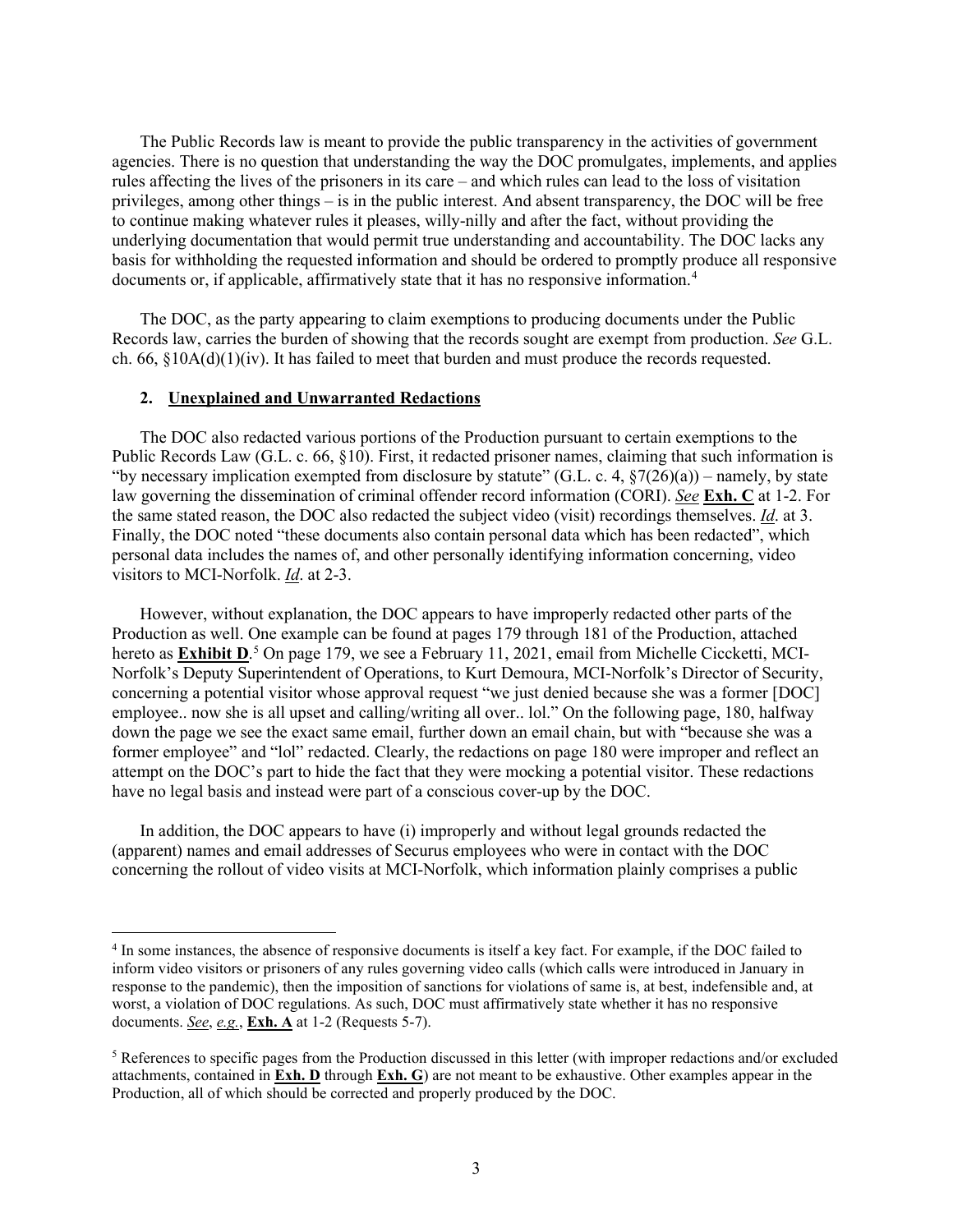record (*see* Production pages 190, 193, 204-07, attached hereto as **Exhibit E**); [6](#page-3-0) and (ii) purposely not redacted my name, address, phone number, driver's license number, photo, and other personally identifying information in a transparent attempt to "dox" me, for having had the audacity to make a public records request in the first place (*see* Production pages 85-86, representing the improper disclosure of my personal information, as compared to pages 261-62, which are examples of proper redactions of my personal information) (attached hereto as **Exhibit F**). [7](#page-3-1)

The DOC should be directed to explain the basis for each and every redaction contained in the Production – and to redact or fully disclose those portions of the Production for which it has no legal grounds to either redact or not redact the subject information. As set forth by the Secretary of the Commonwealth:

*If the agency or municipality does not intend to produce records … the agency or municipality must provide a written response to the requestor within 10 business days of receiving the request. … The written response may be provided in person or sent via first class or electronic mail, and must include the following, to the extent applicable:*

*(iv) identify any records, categories of records or portions of records that the agency or municipality intends to withhold, and provide the specific reasons for such withholding, including the specific exemption or exemptions upon which the withholding is based …*

*See A Guide to the Massachusetts Public Records Law* (updated March 2020) at 7 (accessed 9/13/21 at [https://www.sec.state.ma.us/pre/prereq/reqidx.htm\)](https://www.sec.state.ma.us/pre/prereq/reqidx.htm) (underline added).

# **3. Failure to Produce Referenced Attachments to Emails**

Finally, several parts of the Production contain internal DOC emails, several of which reference "the attached" or attachments. However, none of the alluded-to attachments were produced. *See*, *e.g.*, Production pages 91-92, 110, 255, 293 (attached hereto as **Exhibit G**). The DOC provides no explanation or legal basis or authority for withholding these attachments.

The DOC should be directed to produce any referenced – but unproduced – attachments responsive to the March 11 PRR, including without limit the attachments referenced in the emails noted above.

<span id="page-3-0"></span><sup>6</sup> To the extent the DOC is relying on the privacy exemption to withhold the names of Securus employees, such reliance is misplaced. The privacy exemption is not meant to protect names and addresses of public employees – or by extension, contracted public employees. *See Hastings & Sons Publ. Co.,* 374 Mass. at 817-818 (holding that municipal police officers' names and addresses are not protected by exemption (c)); *Pottle v. Sch. Comm. of Braintree*, 395 Mass. 861, 866 (1985) (reversing the lower court and requiring that the names and addresses of employees be released, and noting that public employees, by virtue of their public employment, have diminished expectations of privacy). In addition, the materials sought are not likely to contain information about DOC or Securus staff of a highly personal nature, such as marital status, legitimacy of children, identity of fathers of children, medical condition, welfare payments, alcohol consumption, family fights, and reputation. *Georgiou v. Comm'r of the Dep't of Indus. Accidents*, 67 Mass. App. Ct. 428, 433 (2006).

<span id="page-3-1"></span><sup>&</sup>lt;sup>7</sup> This is further supported by the fact that in certain parts of the Production, my personally identifying information – which clearly comprises "personal information", as set forth by the DOC itself (*see* **Exh. C** at 2) – is in fact properly redacted. *See*, *e.g.*, **Exh. E** (pages 261-62 compared to pages 85-86 of the Production). Moreover, the DOC was well aware of my intent to publicly share any produced documents via the online platform Muckrock.com, which I discussed on pages 4-5 of the March 11 PRR. *See* **Exh. A** at 4-5.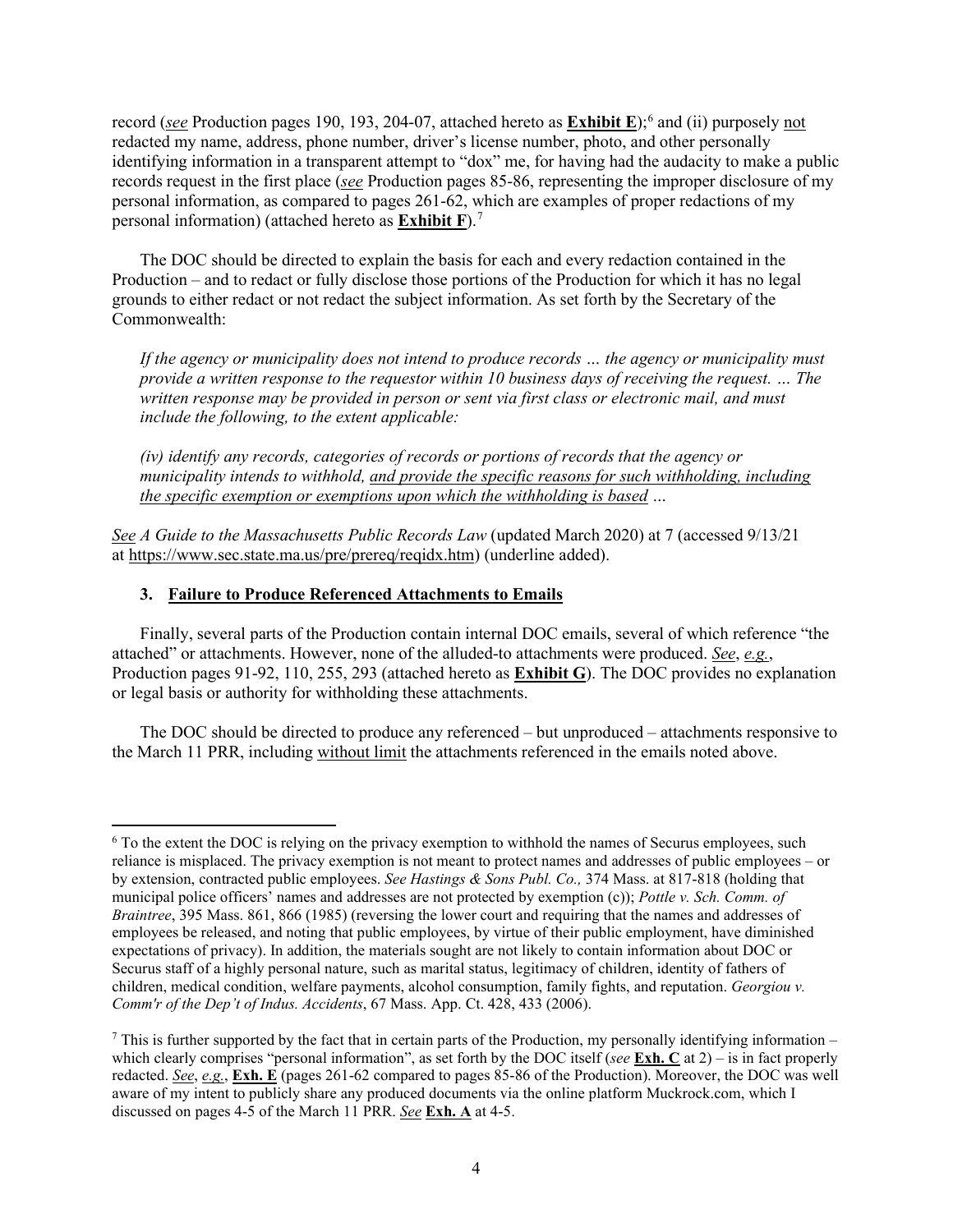## **4. Conclusion**

It is difficult to view the DOC's conduct in response to the March 11 PRR as anything short of bad faith. The DOC is not well-positioned to obfuscate, delay, and harass in response to public records requests. As noted by prominent local journalist Mark Arsenault, in a recent *Boston Globe Spotlight Team* piece describing the brutal abuse of prisoners and illegal "shakedown" conducted by DOC officials at Souza-Baranowski Correctional Center (SBCC) on January 22, 2020:

*Most of what happened next, after the operation began, is all but impossible to know, hidden behind the thick cloak of secrecy that routinely blocks scrutiny of prison life here — and almost all efforts at accountability in the state correction department. Were scores of prisoners brutalized during the shakedown, as they say? Were excesses tolerated, even encouraged by Souza authorities? Were official accounts of what happened sanitized or, as seems clear in some cases, baldly falsified?*

*There are few openings to try to break through to the truth, but there was one — in Cell 15. The Spotlight Team, after months of investigation, was able to compile an account of what happened there …*

*What emerges is a chilling picture, bristling with hard questions about the proper limits of prison administration, about a wave of alleged assaults and abuses, about regulations unenforced, and about the rights of those confined to prison — questions seldom examined in a state where, despite its progressive profile, public access is handcuffed and secrecy rewarded.*

*See The Taking of Cell 15: A Look at Secrecy, Assaults, and Accountability Inside Massachusetts' Maximum Security Facility* (Arsenault, M.; Rocheleau, M.; Wen, P.), Boston Globe, 8/14/21 (accessed 9/14/21 a[t https://apps.bostonglobe.com/metro/investigations/spotlight/2021/08/department-of-corrections](https://apps.bostonglobe.com/metro/investigations/spotlight/2021/08/department-of-corrections-investigation/?s_campaign=bostonglobe:mobileapp&pathAuthJWT=eyJ0eXAiOiJKV1QiLCJhbGciOiJIUzI1NiJ9.eyJ1c2VySWQiOiI1MjA5NzA1IiwiYXV0aFRva2VuIjoiZDZjNzZiZTEtMDczOS00OGVlLTk1NWUtYjlmNjFmZWNkY2M4In0.tPdp8V4hhKoTkFoogw7iBT2CHnIgP4wMKAxMi271qYs&s_campaign=bostonglobe:mobileapp&theme=light)[investigation/?s\\_campaign=bostonglobe:mobileapp&pathAuthJWT=eyJ0eXAiOiJKV1QiLCJhbGciOiJIUzI1NiJ9.eyJ1c2VySW](https://apps.bostonglobe.com/metro/investigations/spotlight/2021/08/department-of-corrections-investigation/?s_campaign=bostonglobe:mobileapp&pathAuthJWT=eyJ0eXAiOiJKV1QiLCJhbGciOiJIUzI1NiJ9.eyJ1c2VySWQiOiI1MjA5NzA1IiwiYXV0aFRva2VuIjoiZDZjNzZiZTEtMDczOS00OGVlLTk1NWUtYjlmNjFmZWNkY2M4In0.tPdp8V4hhKoTkFoogw7iBT2CHnIgP4wMKAxMi271qYs&s_campaign=bostonglobe:mobileapp&theme=light) [QiOiI1MjA5NzA1IiwiYXV0aFRva2VuIjoiZDZjNzZiZTEtMDczOS00OGVlLTk1NWUtYjlmNjFmZWNkY2M4In0.tPdp8V4h](https://apps.bostonglobe.com/metro/investigations/spotlight/2021/08/department-of-corrections-investigation/?s_campaign=bostonglobe:mobileapp&pathAuthJWT=eyJ0eXAiOiJKV1QiLCJhbGciOiJIUzI1NiJ9.eyJ1c2VySWQiOiI1MjA5NzA1IiwiYXV0aFRva2VuIjoiZDZjNzZiZTEtMDczOS00OGVlLTk1NWUtYjlmNjFmZWNkY2M4In0.tPdp8V4hhKoTkFoogw7iBT2CHnIgP4wMKAxMi271qYs&s_campaign=bostonglobe:mobileapp&theme=light) [hKoTkFoogw7iBT2CHnIgP4wMKAxMi271qYs&s\\_campaign=bostonglobe:mobileapp&theme=light\)](https://apps.bostonglobe.com/metro/investigations/spotlight/2021/08/department-of-corrections-investigation/?s_campaign=bostonglobe:mobileapp&pathAuthJWT=eyJ0eXAiOiJKV1QiLCJhbGciOiJIUzI1NiJ9.eyJ1c2VySWQiOiI1MjA5NzA1IiwiYXV0aFRva2VuIjoiZDZjNzZiZTEtMDczOS00OGVlLTk1NWUtYjlmNjFmZWNkY2M4In0.tPdp8V4hhKoTkFoogw7iBT2CHnIgP4wMKAxMi271qYs&s_campaign=bostonglobe:mobileapp&theme=light) (underline added).

The DOC's response to the March 11 PRR is unacceptable, as it openly flouts numerous provisions of the Public Records Law (G.L. c. 66, §10) and its accompanying regulations (950 CMR 32.00 *et seq.*). After having delayed now 119 business days – in open defiance of a law that requires a response within 10 business days – the DOC should be ordered to do the following, within 10 business days:

- i. Produce all documents responsive to the March 11 PRR, including (a) documents responsive to requests 1-7 and 12-15; and (b) documents representing attachments to emails or other attachments responsive to the March 11 PRR.
- ii. Where applicable, affirmatively state that it has no responsive information, noting specifically the relevant request involved.
- iii. Un-redact all improperly redacted portions of the Production and redact all improperly disclosed portions and, with respect to all redacted portions, "identify any records, categories of records or portions of records that [the DOC] intends to withhold, and provide the specific reasons for such withholding, including the specific exemption or exemptions upon which the withholding is based".
- iv. Concerning any subsequently produced documents, only redact those portions for which the DOC has the legal grounds therefor and, with respect to all such redacted portions, "identify any records, categories of records or portions of records that [the DOC] intends to withhold, and provide the specific reasons for such withholding, including the specific exemption or exemptions upon which the withholding is based".